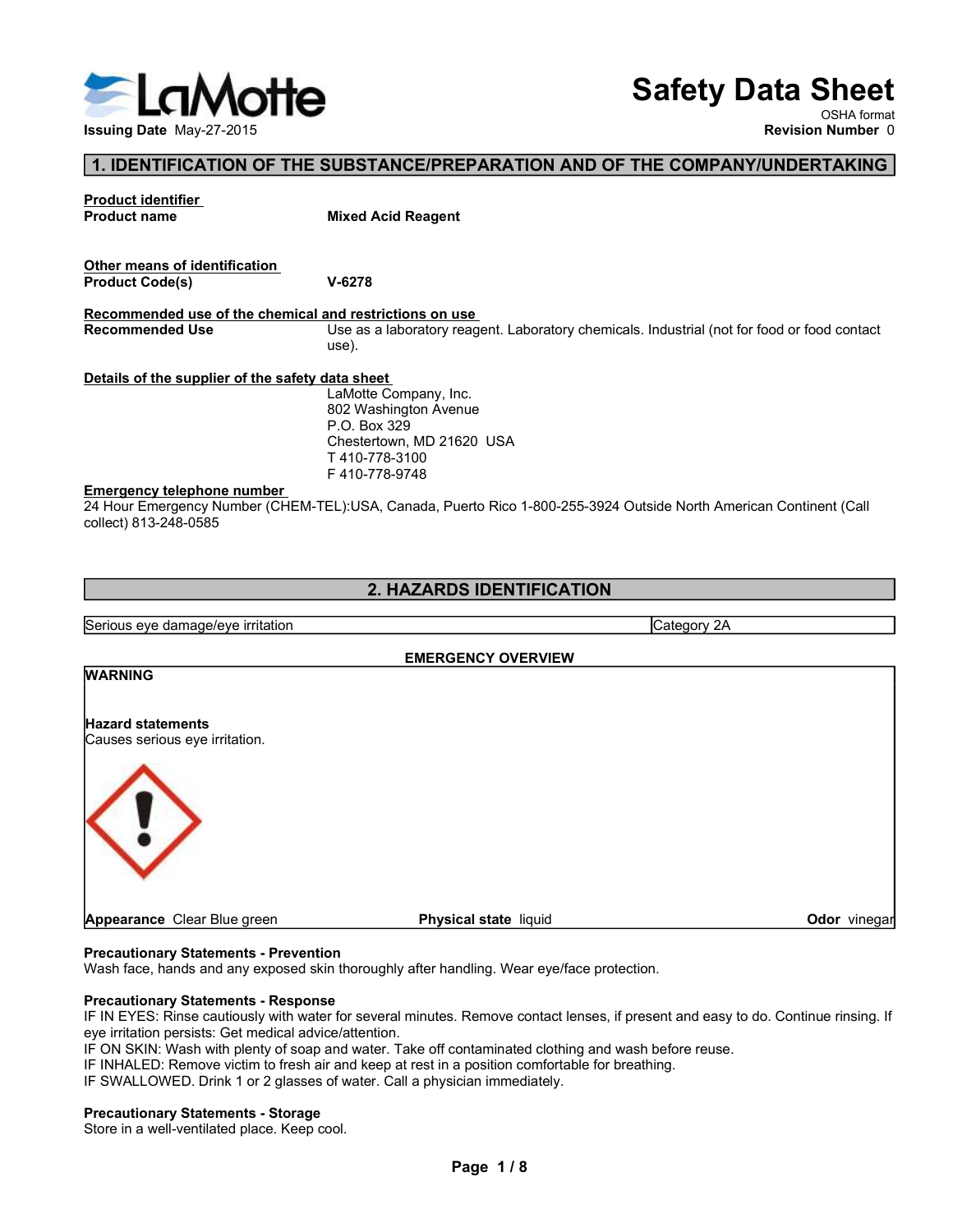# V-6278 - Mixed Acid Reagent<br>
May-27-2015<br>
Precautionary Statements - Disposal<br>
Pisnose of contents/containers in accordance with local requisitions

V-6278 - Mixed Acid Reagent<br>
Precautionary Statements - Disposal<br>
Dispose of contents/containers in accordance with local regulations.<br>
3. COMPOSITION/INFORMATION ON INGREDIENTS\*

# V-6278 - Mixed Acid Reagent<br>
Dispose of contents/containers in accordance with local regulations.<br>
Dispose of contents/containers in accordance with local regulations.<br>
3. COMPOSITION/INFORMATION ON INGREDIENTS\* 3. COMPOSITION/INFORMATION ON INGREDIENTS\*

| V-6278 - Mixed Acid Reagent<br>May-27-2015<br><b>Precautionary Statements - Disposal</b><br>Dispose of contents/containers in accordance with local regulations.<br>3. COMPOSITION/INFORMATION ON INGREDIENTS*<br><b>Chemical name</b><br><b>CAS No</b><br>Weight-%<br>64-19-7<br>Acetic acid<br>2 |             |         |                     |
|----------------------------------------------------------------------------------------------------------------------------------------------------------------------------------------------------------------------------------------------------------------------------------------------------|-------------|---------|---------------------|
|                                                                                                                                                                                                                                                                                                    |             |         | <b>Issuing Date</b> |
|                                                                                                                                                                                                                                                                                                    |             |         |                     |
|                                                                                                                                                                                                                                                                                                    |             |         |                     |
|                                                                                                                                                                                                                                                                                                    |             |         |                     |
|                                                                                                                                                                                                                                                                                                    |             |         |                     |
|                                                                                                                                                                                                                                                                                                    |             |         |                     |
|                                                                                                                                                                                                                                                                                                    |             |         |                     |
| Sodium chloride USP<br>7647-14-5<br>10                                                                                                                                                                                                                                                             |             |         |                     |
| $\overline{17}$<br>Ammonium chloride<br>12125-02-9                                                                                                                                                                                                                                                 | Citric acid | 77-92-9 | 4                   |

| <b>Precautionary Statements - Disposal</b><br>Dispose of contents/containers in accordance with local regulations.                                                                                                                             |
|------------------------------------------------------------------------------------------------------------------------------------------------------------------------------------------------------------------------------------------------|
| 3. COMPOSITION/INFORMATION ON INGREDIENTS*                                                                                                                                                                                                     |
| <b>CAS No</b><br><b>Chemical name</b><br>Weight-%                                                                                                                                                                                              |
| 64-19-7<br>$\overline{2}$<br>Acetic acid                                                                                                                                                                                                       |
| 77-92-9<br>Citric acid<br>4                                                                                                                                                                                                                    |
| Sodium chloride USP<br>7647-14-5<br>10                                                                                                                                                                                                         |
| $\overline{17}$<br>Ammonium chloride<br>12125-02-9                                                                                                                                                                                             |
| <b>4. FIRST AID MEASURES</b>                                                                                                                                                                                                                   |
| <b>First Aid Measures</b>                                                                                                                                                                                                                      |
| Do not get in eyes, on skin, or on clothing. Show this safety data sheet to the doctor in<br><b>General advice</b><br>attendance.                                                                                                              |
| Rinse immediately with plenty of water, also under the eyelids, for at least 15 minutes. Call<br>Eye contact<br>a physician immediately.                                                                                                       |
| Wash off immediately with soap and plenty of water for at least 15 minutes. Take off<br><b>Skin contact</b><br>contaminated clothing and wash before reuse. If symptoms persist, call a physician.                                             |
| Remove to fresh air. If symptoms persist, call a physician.<br>Inhalation                                                                                                                                                                      |
| Drink plenty of water. Consult a physician if necessary.<br>Ingestion                                                                                                                                                                          |
| Use personal protection recommended in Section 8. Ensure that medical personnel are<br>Self-protection of the first aider<br>aware of the material(s) involved, take precautions to protect themselves and prevent<br>spread of contamination. |
| <b>Notes to Physician</b><br>Treat symptomatically.                                                                                                                                                                                            |
| <b>5. FIREFIGHTING MEASURES</b>                                                                                                                                                                                                                |
| Suitable extinguishing media<br>Use extinguishing measures that are appropriate to local circumstances and the surrounding environment.                                                                                                        |
| Protective equipment and precautions for firefighters<br>As in any fire, wear self-contained breathing apparatus pressure-demand, MSHA/NIOSH (approved or equivalent) and full<br>protective gear.                                             |
| <b>6. ACCIDENTAL RELEASE MEASURES</b>                                                                                                                                                                                                          |
| Personal precautions, protective equipment and emergency procedures                                                                                                                                                                            |
| Use personal protection recommended in Section 8. Avoid contact with skin, eyes or<br><b>Personal precautions</b><br>clothing.                                                                                                                 |
| See Section 12 for additional Ecological Information.<br><b>Environmental precautions</b>                                                                                                                                                      |
| Methods and material for containment and cleaning up                                                                                                                                                                                           |
|                                                                                                                                                                                                                                                |
| Page 2/8                                                                                                                                                                                                                                       |

# 5. FIREFIGHTING MEASURES

# 6. ACCIDENTAL RELEASE MEASURES

| nolos lo i liysiolan                                                      | <b>TIGAL SYNIPRONIQUOGHY.</b>                                                                                         |
|---------------------------------------------------------------------------|-----------------------------------------------------------------------------------------------------------------------|
|                                                                           | <b>5. FIREFIGHTING MEASURES</b>                                                                                       |
| Suitable extinguishing media                                              | Use extinguishing measures that are appropriate to local circumstances and the surrounding environment.               |
| Protective equipment and precautions for firefighters<br>protective gear. | As in any fire, wear self-contained breathing apparatus pressure-demand, MSHA/NIOSH (approved or equivalent) and full |
|                                                                           | <b>6. ACCIDENTAL RELEASE MEASURES</b>                                                                                 |
|                                                                           | Personal precautions, protective equipment and emergency procedures                                                   |
| <b>Personal precautions</b>                                               | Use personal protection recommended in Section 8. Avoid contact with skin, eyes or<br>clothing.                       |
| <b>Environmental precautions</b>                                          | See Section 12 for additional Ecological Information.                                                                 |
| Methods and material for containment and cleaning up                      |                                                                                                                       |
|                                                                           | Page 2/8                                                                                                              |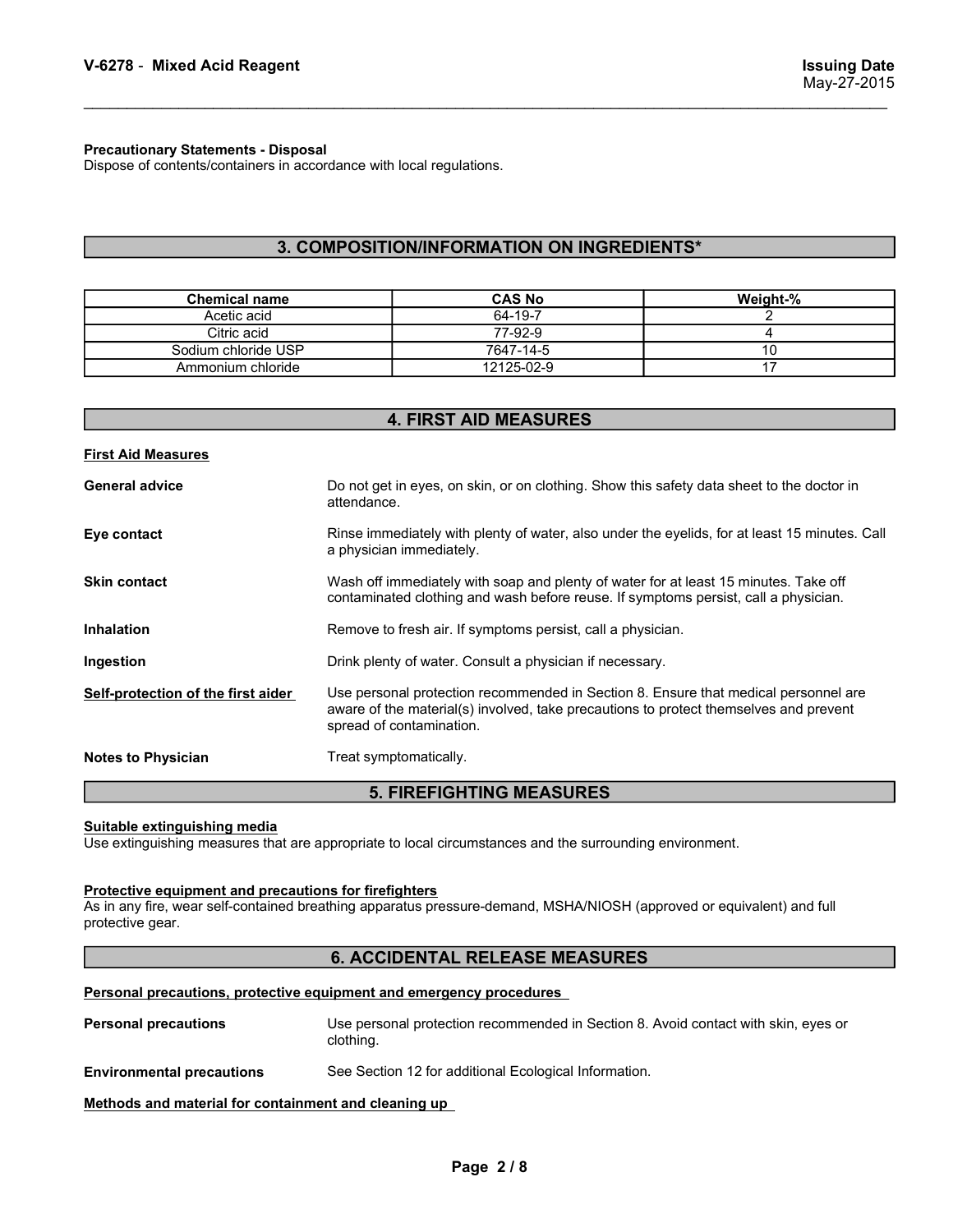| V-6278 - Mixed Acid Reagent                                  |                                                                   |                                                                                                                                                                                      | <b>Issuing Date</b><br>May-27-2015                                                                                          |
|--------------------------------------------------------------|-------------------------------------------------------------------|--------------------------------------------------------------------------------------------------------------------------------------------------------------------------------------|-----------------------------------------------------------------------------------------------------------------------------|
| <b>Methods for containment</b>                               | container for later disposal.                                     | Dispose of contents/containers in accordance with local regulations. Absorb/Cover spill with<br>sodium bicarbonate or sodium carbonate to neutralize, then place in a chemical waste |                                                                                                                             |
| Methods for cleaning up                                      | excess water.                                                     | After cleaning, flush away traces with water. If local regulations permit, rinse to drain with                                                                                       |                                                                                                                             |
|                                                              | 7. HANDLING AND STORAGE                                           |                                                                                                                                                                                      |                                                                                                                             |
| <b>Precautions for safe handling</b>                         |                                                                   |                                                                                                                                                                                      |                                                                                                                             |
| <b>Handling</b>                                              | this product.                                                     | Handle in accordance with good industrial hygiene and safety practice. Do not taste or<br>swallow. Avoid contact with skin, eyes or clothing. Do not eat, drink or smoke when using  |                                                                                                                             |
| Conditions for safe storage, including any incompatibilities |                                                                   |                                                                                                                                                                                      |                                                                                                                             |
| <b>Storage</b>                                               | moisture. Keep out of the reach of children.                      | Keep containers tightly closed in a dry, cool and well-ventilated place. Protect from                                                                                                |                                                                                                                             |
| <b>Incompatible Products</b>                                 | Alkalis. Strong oxidizing agents. Strong bases.                   |                                                                                                                                                                                      |                                                                                                                             |
|                                                              |                                                                   | 8. EXPOSURE CONTROLS/PERSONAL PROTECTION                                                                                                                                             |                                                                                                                             |
| <b>Control parameters</b>                                    |                                                                   |                                                                                                                                                                                      |                                                                                                                             |
| <b>Chemical name</b><br>Acetic acid<br>64-19-7               | <b>ACGIH TLV</b><br>STEL: 15 ppm<br>TWA: 10 ppm                   | <b>OSHA PEL</b><br>TWA: 10 ppm<br>TWA: 25 mg/m <sup>3</sup><br>(vacated) TWA: 10 ppm<br>(vacated) TWA: 25 mg/m <sup>3</sup>                                                          | <b>NIOSH IDLH</b><br>IDLH: 50 ppm<br>TWA: 10 ppm<br>TWA: 25 mg/m <sup>3</sup><br>STEL: 15 ppm<br>STEL: 37 mg/m <sup>3</sup> |
| Citric acid<br>77-92-9                                       | $\overline{\phantom{a}}$                                          | $\blacksquare$                                                                                                                                                                       | Not Established                                                                                                             |
| Sodium chloride USP<br>7647-14-5                             | $\overline{\phantom{a}}$                                          | $\overline{\phantom{a}}$                                                                                                                                                             | Not Established                                                                                                             |
| Ammonium chloride<br>12125-02-9                              | STEL: 20 mg/m <sup>3</sup> fume<br>TWA: 10 mg/m <sup>3</sup> fume | (vacated) TWA: 10 mg/m <sup>3</sup> fume<br>(vacated) STEL: 20 mg/m <sup>3</sup><br>fume                                                                                             | TWA: 10 mg/m <sup>3</sup> fume<br>STEL: 20 mg/m <sup>3</sup> fume                                                           |
| Appropriate engineering controls                             |                                                                   |                                                                                                                                                                                      |                                                                                                                             |

# 8. EXPOSURE CONTROLS/PERSONAL PROTECTION

|                                                                       | this product.                                                                             |                                                                                                                                                                               |                                                                                                       |  |  |
|-----------------------------------------------------------------------|-------------------------------------------------------------------------------------------|-------------------------------------------------------------------------------------------------------------------------------------------------------------------------------|-------------------------------------------------------------------------------------------------------|--|--|
| Conditions for safe storage, including any incompatibilities          |                                                                                           |                                                                                                                                                                               |                                                                                                       |  |  |
| <b>Storage</b>                                                        | moisture. Keep out of the reach of children.                                              | Keep containers tightly closed in a dry, cool and well-ventilated place. Protect from                                                                                         |                                                                                                       |  |  |
| <b>Incompatible Products</b>                                          | Alkalis. Strong oxidizing agents. Strong bases.                                           |                                                                                                                                                                               |                                                                                                       |  |  |
|                                                                       | 8. EXPOSURE CONTROLS/PERSONAL PROTECTION                                                  |                                                                                                                                                                               |                                                                                                       |  |  |
| <b>Control parameters</b>                                             |                                                                                           |                                                                                                                                                                               |                                                                                                       |  |  |
| <b>Chemical name</b>                                                  | <b>ACGIH TLV</b>                                                                          | <b>OSHA PEL</b>                                                                                                                                                               | <b>NIOSH IDLH</b>                                                                                     |  |  |
| Acetic acid<br>64-19-7                                                | STEL: 15 ppm<br>TWA: 10 ppm                                                               | TWA: 10 ppm<br>TWA: $25 \text{ mg/m}^3$<br>(vacated) TWA: 10 ppm<br>(vacated) TWA: 25 mg/m <sup>3</sup>                                                                       | IDLH: 50 ppm<br>TWA: 10 ppm<br>TWA: $25 \text{ mg/m}^3$<br>STEL: 15 ppm<br>STEL: 37 mg/m <sup>3</sup> |  |  |
| Citric acid<br>77-92-9                                                |                                                                                           |                                                                                                                                                                               | Not Established                                                                                       |  |  |
| Sodium chloride USP<br>7647-14-5                                      |                                                                                           |                                                                                                                                                                               | Not Established                                                                                       |  |  |
| Ammonium chloride<br>12125-02-9                                       | STEL: 20 mg/m <sup>3</sup> fume<br>TWA: 10 mg/m $3$ fume                                  | (vacated) TWA: 10 mg/m <sup>3</sup> fume<br>(vacated) STEL: 20 mg/m <sup>3</sup><br>fume                                                                                      | TWA: $10 \text{ mg/m}^3$ fume<br>STEL: 20 mg/m <sup>3</sup> fume                                      |  |  |
| <b>Appropriate engineering controls</b>                               |                                                                                           |                                                                                                                                                                               |                                                                                                       |  |  |
| <b>Engineering Measures</b>                                           |                                                                                           | Provide appropriate exhaust ventilation at places where dust is formed. Ensure that<br>eyewash stations and safety showers are close to the workstation location.             |                                                                                                       |  |  |
| Individual protection measures, such as personal protective equipment |                                                                                           |                                                                                                                                                                               |                                                                                                       |  |  |
| <b>Eye/Face Protection</b>                                            |                                                                                           | Wear safety glasses with side shields (or goggles). Avoid contact with eyes.                                                                                                  |                                                                                                       |  |  |
| Skin and body protection                                              | Gloves & Lab Coat. Impervious clothing. Protective gloves. Rubber gloves. Nitrile rubber. |                                                                                                                                                                               |                                                                                                       |  |  |
| <b>Respiratory protection</b>                                         | Maintain adequate ventilation.                                                            |                                                                                                                                                                               |                                                                                                       |  |  |
| <b>Hygiene Measures</b>                                               | handling the product.                                                                     | Avoid contact with eyes, skin and clothing. Handle in accordance with good industrial<br>hygiene and safety practice. Wash hands and face before breaks and immediately after |                                                                                                       |  |  |
|                                                                       | 9. PHYSICAL AND CHEMICAL PROPERTIES                                                       |                                                                                                                                                                               |                                                                                                       |  |  |
| lafarmatian an baaig nhugigal and ahamigal nrangriiga                 |                                                                                           |                                                                                                                                                                               |                                                                                                       |  |  |

| 64-19-7<br>TWA: 10 ppm<br>TWA: $25 \text{ mg/m}^3$<br>TWA: 10 ppm<br>(vacated) TWA: 10 ppm<br>TWA: $25 \text{ mg/m}^3$<br>(vacated) TWA: 25 mg/m <sup>3</sup><br>STEL: 15 ppm<br>STEL: 37 mg/m <sup>3</sup><br>Citric acid<br>Not Established<br>$\overline{\phantom{a}}$<br>٠<br>77-92-9<br>Sodium chloride USP<br>Not Established<br>7647-14-5<br>STEL: 20 mg/m <sup>3</sup> fume<br>(vacated) TWA: 10 mg/m <sup>3</sup> fume<br>Ammonium chloride<br>TWA: 10 mg/m <sup>3</sup> fume<br>(vacated) STEL: 20 mg/m <sup>3</sup><br>12125-02-9<br>TWA: 10 mg/m $3$ fume<br>STEL: 20 mg/m <sup>3</sup> fume<br>fume<br>Provide appropriate exhaust ventilation at places where dust is formed. Ensure that<br>eyewash stations and safety showers are close to the workstation location.<br>Wear safety glasses with side shields (or goggles). Avoid contact with eyes.<br>Gloves & Lab Coat. Impervious clothing. Protective gloves. Rubber gloves. Nitrile rubber.<br>Maintain adequate ventilation.<br>Avoid contact with eyes, skin and clothing. Handle in accordance with good industrial<br>hygiene and safety practice. Wash hands and face before breaks and immediately after<br>handling the product.<br>9. PHYSICAL AND CHEMICAL PROPERTIES<br>liquid<br>Clear Blue green<br>Odor<br>vinegar<br>Page 3/8 | Acetic acid | STEL: 15 ppm | TWA: 10 ppm | IDLH: 50 ppm |
|--------------------------------------------------------------------------------------------------------------------------------------------------------------------------------------------------------------------------------------------------------------------------------------------------------------------------------------------------------------------------------------------------------------------------------------------------------------------------------------------------------------------------------------------------------------------------------------------------------------------------------------------------------------------------------------------------------------------------------------------------------------------------------------------------------------------------------------------------------------------------------------------------------------------------------------------------------------------------------------------------------------------------------------------------------------------------------------------------------------------------------------------------------------------------------------------------------------------------------------------------------------------------------------------------------------------|-------------|--------------|-------------|--------------|
| <b>Appropriate engineering controls</b><br><b>Engineering Measures</b><br>Individual protection measures, such as personal protective equipment<br><b>Eye/Face Protection</b><br>Skin and body protection<br><b>Respiratory protection</b><br><b>Hygiene Measures</b><br>Information on basic physical and chemical properties<br><b>Physical state</b><br>Appearance                                                                                                                                                                                                                                                                                                                                                                                                                                                                                                                                                                                                                                                                                                                                                                                                                                                                                                                                              |             |              |             |              |
|                                                                                                                                                                                                                                                                                                                                                                                                                                                                                                                                                                                                                                                                                                                                                                                                                                                                                                                                                                                                                                                                                                                                                                                                                                                                                                                    |             |              |             |              |
|                                                                                                                                                                                                                                                                                                                                                                                                                                                                                                                                                                                                                                                                                                                                                                                                                                                                                                                                                                                                                                                                                                                                                                                                                                                                                                                    |             |              |             |              |
|                                                                                                                                                                                                                                                                                                                                                                                                                                                                                                                                                                                                                                                                                                                                                                                                                                                                                                                                                                                                                                                                                                                                                                                                                                                                                                                    |             |              |             |              |
|                                                                                                                                                                                                                                                                                                                                                                                                                                                                                                                                                                                                                                                                                                                                                                                                                                                                                                                                                                                                                                                                                                                                                                                                                                                                                                                    |             |              |             |              |
|                                                                                                                                                                                                                                                                                                                                                                                                                                                                                                                                                                                                                                                                                                                                                                                                                                                                                                                                                                                                                                                                                                                                                                                                                                                                                                                    |             |              |             |              |
|                                                                                                                                                                                                                                                                                                                                                                                                                                                                                                                                                                                                                                                                                                                                                                                                                                                                                                                                                                                                                                                                                                                                                                                                                                                                                                                    |             |              |             |              |
|                                                                                                                                                                                                                                                                                                                                                                                                                                                                                                                                                                                                                                                                                                                                                                                                                                                                                                                                                                                                                                                                                                                                                                                                                                                                                                                    |             |              |             |              |
|                                                                                                                                                                                                                                                                                                                                                                                                                                                                                                                                                                                                                                                                                                                                                                                                                                                                                                                                                                                                                                                                                                                                                                                                                                                                                                                    |             |              |             |              |
|                                                                                                                                                                                                                                                                                                                                                                                                                                                                                                                                                                                                                                                                                                                                                                                                                                                                                                                                                                                                                                                                                                                                                                                                                                                                                                                    |             |              |             |              |
|                                                                                                                                                                                                                                                                                                                                                                                                                                                                                                                                                                                                                                                                                                                                                                                                                                                                                                                                                                                                                                                                                                                                                                                                                                                                                                                    |             |              |             |              |
|                                                                                                                                                                                                                                                                                                                                                                                                                                                                                                                                                                                                                                                                                                                                                                                                                                                                                                                                                                                                                                                                                                                                                                                                                                                                                                                    |             |              |             |              |
|                                                                                                                                                                                                                                                                                                                                                                                                                                                                                                                                                                                                                                                                                                                                                                                                                                                                                                                                                                                                                                                                                                                                                                                                                                                                                                                    |             |              |             |              |
|                                                                                                                                                                                                                                                                                                                                                                                                                                                                                                                                                                                                                                                                                                                                                                                                                                                                                                                                                                                                                                                                                                                                                                                                                                                                                                                    |             |              |             |              |
|                                                                                                                                                                                                                                                                                                                                                                                                                                                                                                                                                                                                                                                                                                                                                                                                                                                                                                                                                                                                                                                                                                                                                                                                                                                                                                                    |             |              |             |              |
|                                                                                                                                                                                                                                                                                                                                                                                                                                                                                                                                                                                                                                                                                                                                                                                                                                                                                                                                                                                                                                                                                                                                                                                                                                                                                                                    |             |              |             |              |
|                                                                                                                                                                                                                                                                                                                                                                                                                                                                                                                                                                                                                                                                                                                                                                                                                                                                                                                                                                                                                                                                                                                                                                                                                                                                                                                    |             |              |             |              |
|                                                                                                                                                                                                                                                                                                                                                                                                                                                                                                                                                                                                                                                                                                                                                                                                                                                                                                                                                                                                                                                                                                                                                                                                                                                                                                                    |             |              |             |              |
|                                                                                                                                                                                                                                                                                                                                                                                                                                                                                                                                                                                                                                                                                                                                                                                                                                                                                                                                                                                                                                                                                                                                                                                                                                                                                                                    |             |              |             |              |
|                                                                                                                                                                                                                                                                                                                                                                                                                                                                                                                                                                                                                                                                                                                                                                                                                                                                                                                                                                                                                                                                                                                                                                                                                                                                                                                    |             |              |             |              |
|                                                                                                                                                                                                                                                                                                                                                                                                                                                                                                                                                                                                                                                                                                                                                                                                                                                                                                                                                                                                                                                                                                                                                                                                                                                                                                                    |             |              |             |              |
|                                                                                                                                                                                                                                                                                                                                                                                                                                                                                                                                                                                                                                                                                                                                                                                                                                                                                                                                                                                                                                                                                                                                                                                                                                                                                                                    |             |              |             |              |
|                                                                                                                                                                                                                                                                                                                                                                                                                                                                                                                                                                                                                                                                                                                                                                                                                                                                                                                                                                                                                                                                                                                                                                                                                                                                                                                    |             |              |             |              |
|                                                                                                                                                                                                                                                                                                                                                                                                                                                                                                                                                                                                                                                                                                                                                                                                                                                                                                                                                                                                                                                                                                                                                                                                                                                                                                                    |             |              |             |              |
|                                                                                                                                                                                                                                                                                                                                                                                                                                                                                                                                                                                                                                                                                                                                                                                                                                                                                                                                                                                                                                                                                                                                                                                                                                                                                                                    |             |              |             |              |
|                                                                                                                                                                                                                                                                                                                                                                                                                                                                                                                                                                                                                                                                                                                                                                                                                                                                                                                                                                                                                                                                                                                                                                                                                                                                                                                    |             |              |             |              |
|                                                                                                                                                                                                                                                                                                                                                                                                                                                                                                                                                                                                                                                                                                                                                                                                                                                                                                                                                                                                                                                                                                                                                                                                                                                                                                                    |             |              |             |              |
|                                                                                                                                                                                                                                                                                                                                                                                                                                                                                                                                                                                                                                                                                                                                                                                                                                                                                                                                                                                                                                                                                                                                                                                                                                                                                                                    |             |              |             |              |
|                                                                                                                                                                                                                                                                                                                                                                                                                                                                                                                                                                                                                                                                                                                                                                                                                                                                                                                                                                                                                                                                                                                                                                                                                                                                                                                    |             |              |             |              |
|                                                                                                                                                                                                                                                                                                                                                                                                                                                                                                                                                                                                                                                                                                                                                                                                                                                                                                                                                                                                                                                                                                                                                                                                                                                                                                                    |             |              |             |              |
|                                                                                                                                                                                                                                                                                                                                                                                                                                                                                                                                                                                                                                                                                                                                                                                                                                                                                                                                                                                                                                                                                                                                                                                                                                                                                                                    |             |              |             |              |
|                                                                                                                                                                                                                                                                                                                                                                                                                                                                                                                                                                                                                                                                                                                                                                                                                                                                                                                                                                                                                                                                                                                                                                                                                                                                                                                    |             |              |             |              |
|                                                                                                                                                                                                                                                                                                                                                                                                                                                                                                                                                                                                                                                                                                                                                                                                                                                                                                                                                                                                                                                                                                                                                                                                                                                                                                                    |             |              |             |              |
|                                                                                                                                                                                                                                                                                                                                                                                                                                                                                                                                                                                                                                                                                                                                                                                                                                                                                                                                                                                                                                                                                                                                                                                                                                                                                                                    |             |              |             |              |
|                                                                                                                                                                                                                                                                                                                                                                                                                                                                                                                                                                                                                                                                                                                                                                                                                                                                                                                                                                                                                                                                                                                                                                                                                                                                                                                    |             |              |             |              |
|                                                                                                                                                                                                                                                                                                                                                                                                                                                                                                                                                                                                                                                                                                                                                                                                                                                                                                                                                                                                                                                                                                                                                                                                                                                                                                                    |             |              |             |              |

# 9. PHYSICAL AND CHEMICAL PROPERTIES

| <b>Physical state</b> | liquid           |      |         |
|-----------------------|------------------|------|---------|
| Appearance            | Clear Blue green | Odor | vinegar |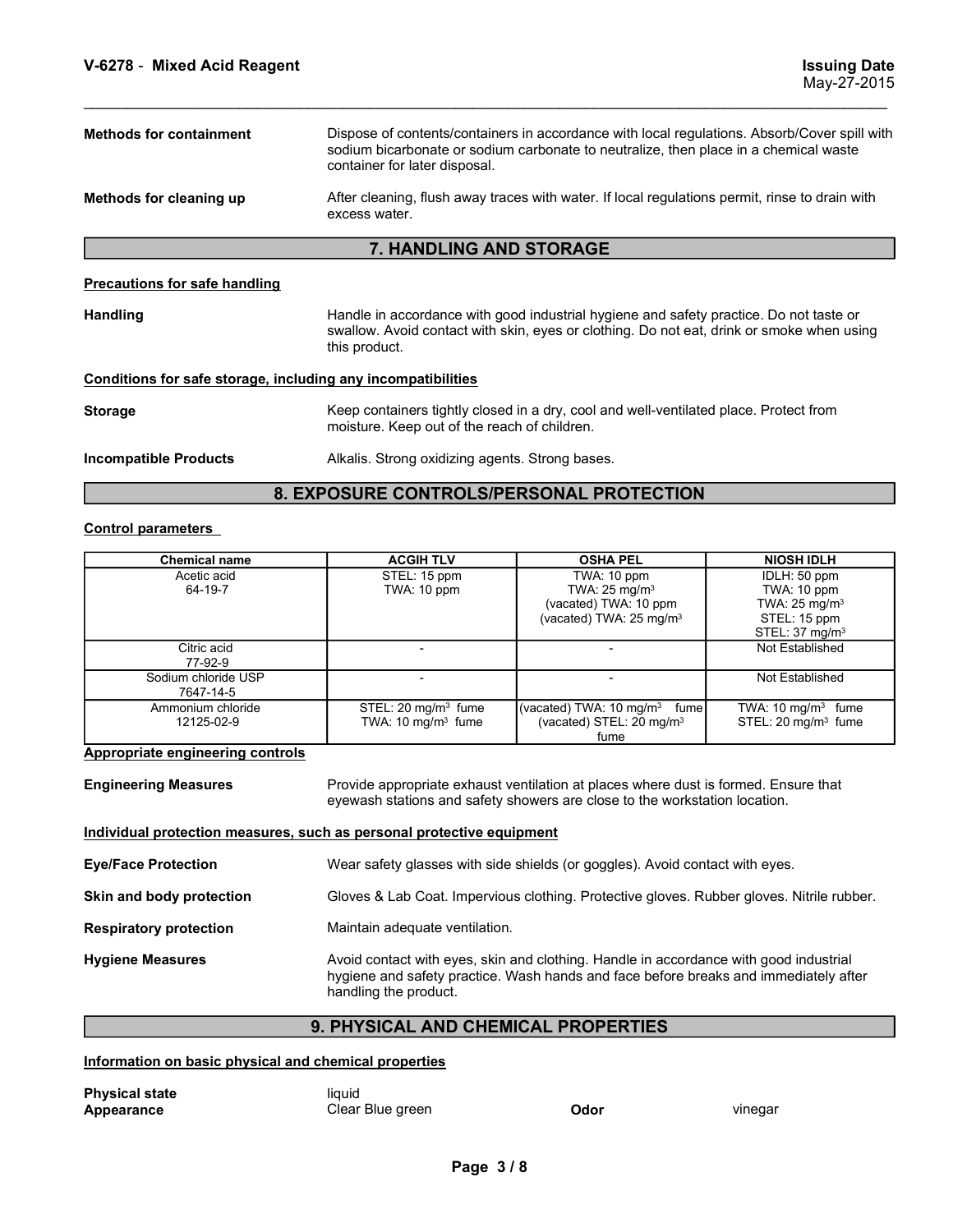| V-6278 - Mixed Acid Reagent                                                                                                         |                                                                 |                                                                                          | <b>Issuing Date</b><br>May-27-2015 |
|-------------------------------------------------------------------------------------------------------------------------------------|-----------------------------------------------------------------|------------------------------------------------------------------------------------------|------------------------------------|
| <b>Property</b>                                                                                                                     | <b>Values</b>                                                   | Remarks • Method                                                                         |                                    |
| рH                                                                                                                                  | $2 - 3$                                                         |                                                                                          |                                    |
| Melting point / freezing point<br>Boiling point / boiling range<br><b>Flash point</b>                                               | No information available<br>> 100 °C / 212 °F<br>Not Applicable |                                                                                          |                                    |
| <b>Evaporation rate</b><br>Flammability (solid, gas)                                                                                | No information available                                        |                                                                                          |                                    |
| <b>Flammability Limit in Air</b><br><b>Upper flammability limit:</b>                                                                | No information available                                        |                                                                                          |                                    |
| Lower flammability limit:<br>Vapor pressure                                                                                         | No information available<br>No information available            |                                                                                          |                                    |
| <b>Vapor density</b><br><b>Specific gravity</b>                                                                                     | No information available<br>No data available                   |                                                                                          |                                    |
| <b>Water solubility</b><br>Solubility in other solvents                                                                             | Soluble in water<br>No information available                    |                                                                                          |                                    |
| <b>Partition coefficient</b><br><b>Autoignition temperature</b>                                                                     | No information available<br>No information available            |                                                                                          |                                    |
| <b>Decomposition temperature</b><br><b>Kinematic viscosity</b>                                                                      | No information available<br>No information available            |                                                                                          |                                    |
| <b>Dynamic viscosity</b><br><b>Explosive properties</b>                                                                             | No information available<br>No information available            |                                                                                          |                                    |
| <b>Oxidizing properties</b>                                                                                                         | No information available                                        |                                                                                          |                                    |
| <b>Other Information</b>                                                                                                            |                                                                 |                                                                                          |                                    |
| <b>Softening point</b><br>Molecular weight                                                                                          | No information available<br>No information available            |                                                                                          |                                    |
| VOC Content (%)<br><b>Density</b>                                                                                                   | No information available<br>No information available            |                                                                                          |                                    |
| <b>Bulk density</b>                                                                                                                 | No information available                                        |                                                                                          |                                    |
|                                                                                                                                     | <b>10. STABILITY AND REACTIVITY</b>                             |                                                                                          |                                    |
| <b>Stability</b><br><b>Hazardous Reactions</b>                                                                                      | Stable.<br>Hazardous polymerization does not occur.             |                                                                                          |                                    |
| Hazardous polymerization                                                                                                            | Hazardous polymerization does not occur.                        |                                                                                          |                                    |
| <b>Conditions to avoid</b><br>Incompatible materials<br>Hazardous decomposition products Ammonia. Hydrogen chloride. Sodium oxides. | Alkalis. Strong oxidizing agents. Strong bases.                 | Exposure to air or moisture over prolonged periods. Excessive heat.                      |                                    |
|                                                                                                                                     | <b>11. TOXICOLOGICAL INFORMATION</b>                            |                                                                                          |                                    |
| <b>Product Information</b>                                                                                                          |                                                                 | Product does not present an acute toxicity hazard based on known or supplied information |                                    |
| Information on likely routes of exposure                                                                                            |                                                                 |                                                                                          |                                    |
| Inhalation<br>Eye contact                                                                                                           | None known.<br>May cause temporary eye irritation.              |                                                                                          |                                    |
| <b>Skin contact</b><br>Ingestion                                                                                                    | Substance may cause slight skin irritation.                     | May be harmful if swallowed. May cause gastrointestinal discomfort if consumed in large  |                                    |
|                                                                                                                                     | amounts.                                                        |                                                                                          |                                    |

# 10. STABILITY AND REACTIVITY

| Softening point<br>Molecular weight<br>VOC Content (%)<br><b>Density</b><br><b>Bulk density</b>                  | No information available<br>No information available<br>No information available<br>No information available<br>No information available |                                                                                         |                                                                                          |  |
|------------------------------------------------------------------------------------------------------------------|------------------------------------------------------------------------------------------------------------------------------------------|-----------------------------------------------------------------------------------------|------------------------------------------------------------------------------------------|--|
|                                                                                                                  | <b>10. STABILITY AND REACTIVITY</b>                                                                                                      |                                                                                         |                                                                                          |  |
| <b>Stability</b><br><b>Hazardous Reactions</b>                                                                   | Stable.<br>Hazardous polymerization does not occur.                                                                                      |                                                                                         |                                                                                          |  |
| <b>Hazardous polymerization</b>                                                                                  | Hazardous polymerization does not occur.                                                                                                 |                                                                                         |                                                                                          |  |
| <b>Conditions to avoid</b><br>Incompatible materials                                                             | Alkalis. Strong oxidizing agents. Strong bases.<br>Hazardous decomposition products Ammonia. Hydrogen chloride. Sodium oxides.           | Exposure to air or moisture over prolonged periods. Excessive heat.                     |                                                                                          |  |
|                                                                                                                  | <b>11. TOXICOLOGICAL INFORMATION</b>                                                                                                     |                                                                                         |                                                                                          |  |
| <b>Product Information</b>                                                                                       |                                                                                                                                          |                                                                                         | Product does not present an acute toxicity hazard based on known or supplied information |  |
| Information on likely routes of exposure<br><b>Inhalation</b><br>Eye contact<br><b>Skin contact</b><br>Ingestion | None known.<br>May cause temporary eye irritation.<br>Substance may cause slight skin irritation.<br>amounts.                            | May be harmful if swallowed. May cause gastrointestinal discomfort if consumed in large |                                                                                          |  |
| <b>Component identification</b>                                                                                  |                                                                                                                                          |                                                                                         |                                                                                          |  |
| Chemical name                                                                                                    | <b>ATEmix (oral)</b>                                                                                                                     | <b>ATEmix (dermal)</b>                                                                  | <b>Inhalation LC50</b>                                                                   |  |
| Acetic acid<br>64-19-7                                                                                           | $= 3310$ mg/kg (Rat)                                                                                                                     | $= 1060$ mg/kg (Rabbit)                                                                 | $= 11.4$ mg/L (Rat) 4 h                                                                  |  |
| Citric acid<br>77-92-9                                                                                           | $=$ 3 g/kg (Rat) = 3000 mg/kg (Rat                                                                                                       | Not Established                                                                         | Not Established                                                                          |  |
|                                                                                                                  |                                                                                                                                          |                                                                                         |                                                                                          |  |

# 11. TOXICOLOGICAL INFORMATION

| Information on likely routes of exposure |                                                                                         |
|------------------------------------------|-----------------------------------------------------------------------------------------|
| <b>Inhalation</b>                        | None known.                                                                             |
| Eye contact                              | May cause temporary eye irritation.                                                     |
| <b>Skin contact</b>                      | Substance may cause slight skin irritation.                                             |
| Ingestion                                | May be harmful if swallowed. May cause gastrointestinal discomfort if consu<br>amounts. |

| <b>Stability</b><br><b>Hazardous Reactions</b>                                                                                                      | Stable.<br>Hazardous polymerization does not occur.                                                                                                                                                      |                                                                     |                                                                                          |
|-----------------------------------------------------------------------------------------------------------------------------------------------------|----------------------------------------------------------------------------------------------------------------------------------------------------------------------------------------------------------|---------------------------------------------------------------------|------------------------------------------------------------------------------------------|
| <b>Hazardous polymerization</b>                                                                                                                     | Hazardous polymerization does not occur.                                                                                                                                                                 |                                                                     |                                                                                          |
| <b>Conditions to avoid</b><br>Incompatible materials                                                                                                | Alkalis. Strong oxidizing agents. Strong bases.<br>Hazardous decomposition products Ammonia. Hydrogen chloride. Sodium oxides.                                                                           | Exposure to air or moisture over prolonged periods. Excessive heat. |                                                                                          |
|                                                                                                                                                     | <b>11. TOXICOLOGICAL INFORMATION</b>                                                                                                                                                                     |                                                                     |                                                                                          |
| <b>Product Information</b>                                                                                                                          |                                                                                                                                                                                                          |                                                                     | Product does not present an acute toxicity hazard based on known or supplied information |
| Information on likely routes of exposure<br><b>Inhalation</b><br>Eye contact<br><b>Skin contact</b><br>Ingestion<br><b>Component identification</b> | None known.<br>May cause temporary eye irritation.<br>Substance may cause slight skin irritation.<br>May be harmful if swallowed. May cause gastrointestinal discomfort if consumed in large<br>amounts. |                                                                     |                                                                                          |
| Chemical name                                                                                                                                       | <b>ATEmix (oral)</b>                                                                                                                                                                                     | <b>ATEmix (dermal)</b>                                              | <b>Inhalation LC50</b>                                                                   |
| Acetic acid<br>64-19-7                                                                                                                              | $=$ 3310 mg/kg (Rat)                                                                                                                                                                                     | $= 1060$ mg/kg (Rabbit)                                             | $= 11.4$ mg/L (Rat) 4 h                                                                  |
| Citric acid<br>77-92-9                                                                                                                              | $= 3$ g/kg (Rat) = 3000 mg/kg (Rat                                                                                                                                                                       | Not Established                                                     | Not Established                                                                          |
| Sodium chloride USP<br>7647-14-5                                                                                                                    | $= 3$ g/kg (Rat)                                                                                                                                                                                         | $> 10$ g/kg (Rabbit)                                                | $> 42$ g/m <sup>3</sup> (Rat) 1 h                                                        |
|                                                                                                                                                     | Page 4/8                                                                                                                                                                                                 |                                                                     |                                                                                          |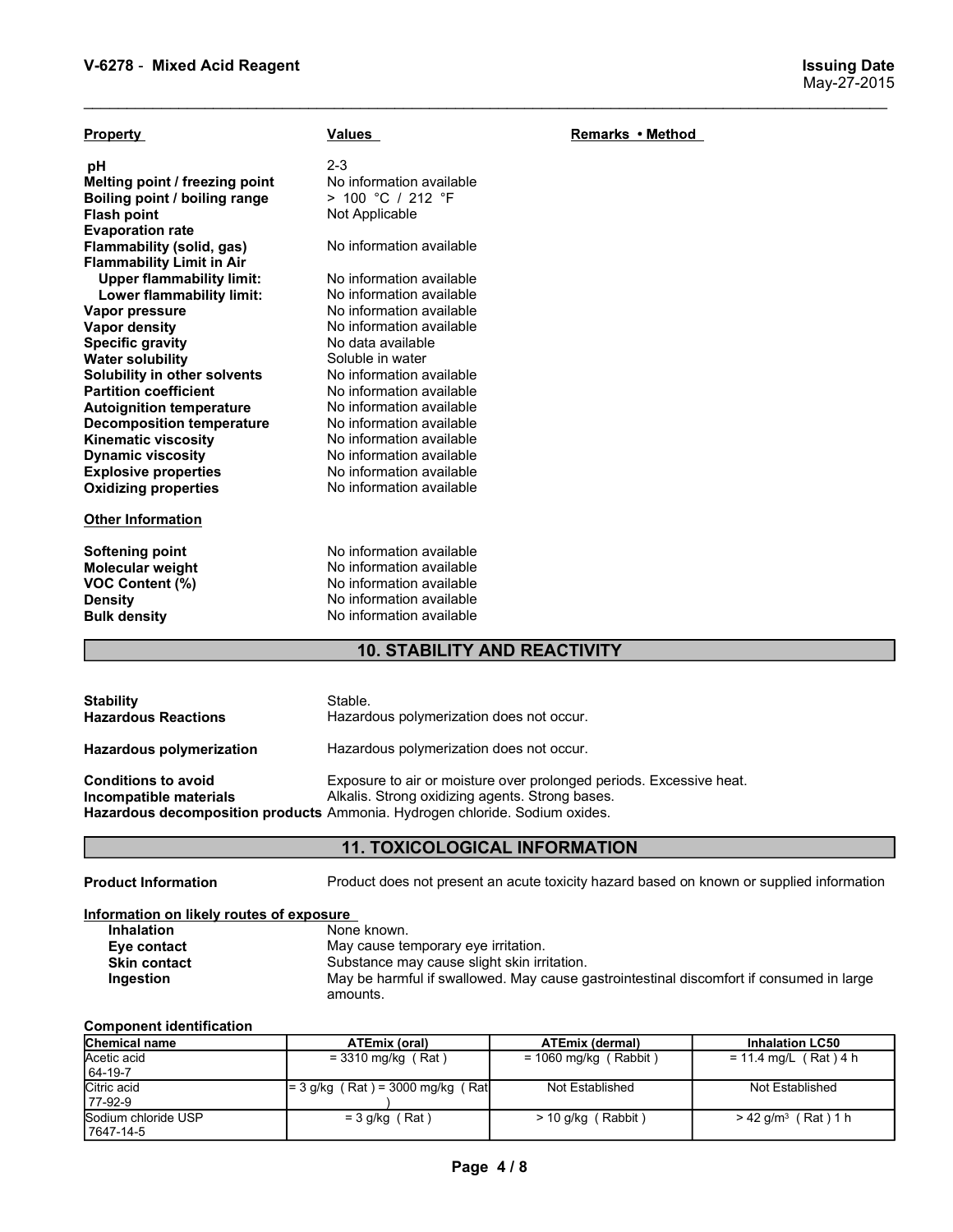| V-6278 - Mixed Acid Reagent          |                      |             |                                                                          | <b>Issuing Date</b> |  |
|--------------------------------------|----------------------|-------------|--------------------------------------------------------------------------|---------------------|--|
|                                      |                      |             |                                                                          | May-27-2015         |  |
|                                      |                      |             |                                                                          |                     |  |
| Ammonium chloride                    | $= 1650$ mg/kg (Rat) |             | Not Established                                                          | Not Established     |  |
| 12125-02-9                           |                      |             |                                                                          |                     |  |
| Information on toxicological effects |                      |             |                                                                          |                     |  |
| Carcinogenicity<br>Chemical name     | <b>ACGIH</b>         | <b>IARC</b> | There are no known carcinogenic chemicals in this product.<br><b>NTP</b> | <b>OSHA</b>         |  |

| V-6278 - Mixed Acid Reagent                    |                 |                                             |                                                            | <b>Issuing Date</b>                                                                                                    |
|------------------------------------------------|-----------------|---------------------------------------------|------------------------------------------------------------|------------------------------------------------------------------------------------------------------------------------|
|                                                |                 |                                             |                                                            | May-27-2015                                                                                                            |
| Ammonium chloride                              |                 |                                             |                                                            |                                                                                                                        |
| 12125-02-9                                     |                 | $= 1650$ mg/kg (Rat)                        | Not Established                                            | Not Established                                                                                                        |
| Information on toxicological effects           |                 |                                             |                                                            |                                                                                                                        |
| Carcinogenicity                                |                 |                                             | There are no known carcinogenic chemicals in this product. |                                                                                                                        |
| Chemical name<br>Acetic acid                   | <b>ACGIH</b>    | <b>IARC</b>                                 | <b>NTP</b>                                                 | <b>OSHA</b>                                                                                                            |
| 64-19-7                                        | Not Established | Not Established                             | Not Established                                            | Not Established                                                                                                        |
| Citric acid<br>77-92-9                         | Not Established | Not Established                             | Not Established                                            | Not Established                                                                                                        |
| Sodium chloride USP<br>7647-14-5               | Not Established | Not Established                             | Not Established                                            | Not Established                                                                                                        |
| Ammonium chloride<br>12125-02-9                | Not Established | Not Established                             | Not Established                                            | Not Established                                                                                                        |
|                                                |                 | 6,421.00 mg/kg                              |                                                            |                                                                                                                        |
| <b>ATEmix (oral)</b><br><b>ATEmix (dermal)</b> |                 | 34,641.00 mg/kg                             |                                                            |                                                                                                                        |
|                                                |                 | <b>12. ECOLOGICAL INFORMATION</b>           |                                                            |                                                                                                                        |
|                                                |                 |                                             |                                                            |                                                                                                                        |
| <b>Ecotoxicity</b>                             |                 |                                             |                                                            |                                                                                                                        |
|                                                |                 |                                             |                                                            | Unknown Aquatic Toxicity 0.27 % of the mixture consists of components(s) of unknown hazards to the aquatic environment |
| <b>Chemical name</b><br>Acetic acid            |                 | <b>Toxicity to Algae</b><br>Not Established | <b>Toxicity to Fish</b><br>75: 96 h Lepomis macrochirus    | Daphnia Magna (Water Flea)<br>47: 24 h Daphnia magna mg/L                                                              |
| 64-19-7                                        |                 |                                             | mg/L LC50 static 79: 96 h                                  | EC50 65: 48 h Daphnia magna                                                                                            |
|                                                |                 |                                             | Pimephales promelas mg/L LC50<br>static                    | mg/L EC50 Static                                                                                                       |
| Citric acid                                    |                 | Not Established                             | 1516: 96 h Lepomis macrochirus                             | 120: 72 h Daphnia magna mg/L                                                                                           |
| 77-92-9<br>Sodium chloride USP                 |                 | Not Established                             | mg/L LC50 static<br>4747 - 7824: 96 h Oncorhynchus         | <b>EC50</b><br>340.7 - 469.2: 48 h Daphnia                                                                             |
|                                                |                 |                                             |                                                            |                                                                                                                        |

# 12. ECOLOGICAL INFORMATION

| 12125-02-9                                                                                                                                   |                                  |                                   |                                   |                                                                                                                                                                                                                                                                                                                                                                                |                                                                                             |  |
|----------------------------------------------------------------------------------------------------------------------------------------------|----------------------------------|-----------------------------------|-----------------------------------|--------------------------------------------------------------------------------------------------------------------------------------------------------------------------------------------------------------------------------------------------------------------------------------------------------------------------------------------------------------------------------|---------------------------------------------------------------------------------------------|--|
| Information on toxicological effects                                                                                                         |                                  |                                   |                                   |                                                                                                                                                                                                                                                                                                                                                                                |                                                                                             |  |
| Carcinogenicity                                                                                                                              |                                  |                                   |                                   | There are no known carcinogenic chemicals in this product.                                                                                                                                                                                                                                                                                                                     |                                                                                             |  |
| Chemical name                                                                                                                                |                                  | <b>ACGIH</b>                      | <b>IARC</b>                       | <b>NTP</b>                                                                                                                                                                                                                                                                                                                                                                     | <b>OSHA</b>                                                                                 |  |
| Acetic acid<br>64-19-7                                                                                                                       |                                  | Not Established                   | Not Established                   | Not Established                                                                                                                                                                                                                                                                                                                                                                | Not Established                                                                             |  |
| Citric acid<br>77-92-9                                                                                                                       |                                  | Not Established                   | Not Established                   | Not Established                                                                                                                                                                                                                                                                                                                                                                | Not Established                                                                             |  |
| Sodium chloride USP<br>7647-14-5                                                                                                             |                                  | Not Established                   | Not Established                   | Not Established                                                                                                                                                                                                                                                                                                                                                                | Not Established                                                                             |  |
| Ammonium chloride<br>12125-02-9                                                                                                              |                                  | Not Established                   | Not Established                   | Not Established                                                                                                                                                                                                                                                                                                                                                                | Not Established                                                                             |  |
| ATEmix (oral)<br><b>ATEmix (dermal)</b>                                                                                                      |                                  | 6,421.00 mg/kg<br>34,641.00 mg/kg |                                   |                                                                                                                                                                                                                                                                                                                                                                                |                                                                                             |  |
|                                                                                                                                              |                                  |                                   | <b>12. ECOLOGICAL INFORMATION</b> |                                                                                                                                                                                                                                                                                                                                                                                |                                                                                             |  |
| <b>Ecotoxicity</b><br>Unknown Aquatic Toxicity 0.27 % of the mixture consists of components(s) of unknown hazards to the aquatic environment |                                  |                                   |                                   |                                                                                                                                                                                                                                                                                                                                                                                |                                                                                             |  |
| <b>Chemical name</b>                                                                                                                         |                                  |                                   | <b>Toxicity to Algae</b>          | <b>Toxicity to Fish</b>                                                                                                                                                                                                                                                                                                                                                        | Daphnia Magna (Water Flea)                                                                  |  |
| Acetic acid<br>64-19-7                                                                                                                       |                                  |                                   | Not Established                   | 75: 96 h Lepomis macrochirus<br>mg/L LC50 static 79: 96 h<br>Pimephales promelas mg/L LC50<br>static                                                                                                                                                                                                                                                                           | 47: 24 h Daphnia magna mg/L<br>EC50 65: 48 h Daphnia magna<br>mg/L EC50 Static              |  |
| Citric acid<br>77-92-9                                                                                                                       |                                  |                                   | Not Established                   | 1516: 96 h Lepomis macrochirus<br>mg/L LC50 static                                                                                                                                                                                                                                                                                                                             | 120: 72 h Daphnia magna mg/L<br>EC50                                                        |  |
| Sodium chloride USP<br>7647-14-5                                                                                                             |                                  |                                   | Not Established                   | 4747 - 7824: 96 h Oncorhynchus<br>mykiss mg/L LC50 flow-through<br>5560 - 6080: 96 h Lepomis<br>macrochirus mg/L LC50<br>flow-through 6020 - 7070: 96 h<br>Pimephales promelas mg/L LC50<br>static 6420 - 6700: 96 h<br>Pimephales promelas mg/L LC50<br>static 12946: 96 h Lepomis<br>macrochirus mg/L LC50 static<br>7050: 96 h Pimephales promelas<br>mg/L LC50 semi-static | 340.7 - 469.2: 48 h Daphnia<br>magna mg/L EC50 Static 1000:<br>48 h Daphnia magna mg/L EC50 |  |
| Ammonium chloride<br>12125-02-9                                                                                                              |                                  |                                   | Not Established                   | 209: 96 h Cyprinus carpio mg/L<br>LC50 static 725: 24 h Lepomis<br>macrochirus mg/L LC50                                                                                                                                                                                                                                                                                       | 202: 24 h Daphnia magna mg/L<br><b>LC50</b>                                                 |  |
| Persistence and degradability<br>No information available.<br><b>Bioaccumulation/Accumulation</b><br>No information available.               |                                  |                                   |                                   |                                                                                                                                                                                                                                                                                                                                                                                |                                                                                             |  |
|                                                                                                                                              | <b>Chemical name</b>             |                                   |                                   | Log Pow                                                                                                                                                                                                                                                                                                                                                                        |                                                                                             |  |
|                                                                                                                                              | Acetic acid<br>64-19-7           |                                   |                                   | $-0.31$                                                                                                                                                                                                                                                                                                                                                                        |                                                                                             |  |
|                                                                                                                                              | Citric acid<br>77-92-9           |                                   |                                   | $-1.72$                                                                                                                                                                                                                                                                                                                                                                        |                                                                                             |  |
|                                                                                                                                              | Sodium chloride USP<br>7647-14-5 |                                   |                                   | Not Established                                                                                                                                                                                                                                                                                                                                                                |                                                                                             |  |
|                                                                                                                                              |                                  |                                   |                                   |                                                                                                                                                                                                                                                                                                                                                                                |                                                                                             |  |

# **Bioaccumulation/Accumulation**<br>No information available.

| <b>Disposal Methods</b>                                          |                                     |                                                                                           |                              |
|------------------------------------------------------------------|-------------------------------------|-------------------------------------------------------------------------------------------|------------------------------|
|                                                                  |                                     | Dispose of contents/containers in accordance with local regulations.                      |                              |
|                                                                  | <b>13. DISPOSAL CONSIDERATIONS</b>  |                                                                                           |                              |
|                                                                  | 12125-02-9                          |                                                                                           |                              |
|                                                                  | Ammonium chloride                   | Not Established                                                                           |                              |
|                                                                  | Sodium chloride USP<br>7647-14-5    | Not Established                                                                           |                              |
|                                                                  | 77-92-9                             |                                                                                           |                              |
|                                                                  | 64-19-7<br>Citric acid              | $-1.72$                                                                                   |                              |
|                                                                  | <b>Chemical name</b><br>Acetic acid | Log Pow<br>$-0.31$                                                                        |                              |
| <b>Bioaccumulation/Accumulation</b><br>No information available. |                                     |                                                                                           |                              |
| Persistence and degradability<br>No information available.       |                                     |                                                                                           |                              |
| 12125-02-9                                                       |                                     | LC50 static 725: 24 h Lepomis<br>macrochirus mg/L LC50                                    | <b>LC50</b>                  |
| Ammonium chloride                                                | Not Established                     | 7050: 96 h Pimephales promelas<br>mg/L LC50 semi-static<br>209: 96 h Cyprinus carpio mg/L | 202: 24 h Daphnia magna mg/L |

# 13. DISPOSAL CONSIDERATIONS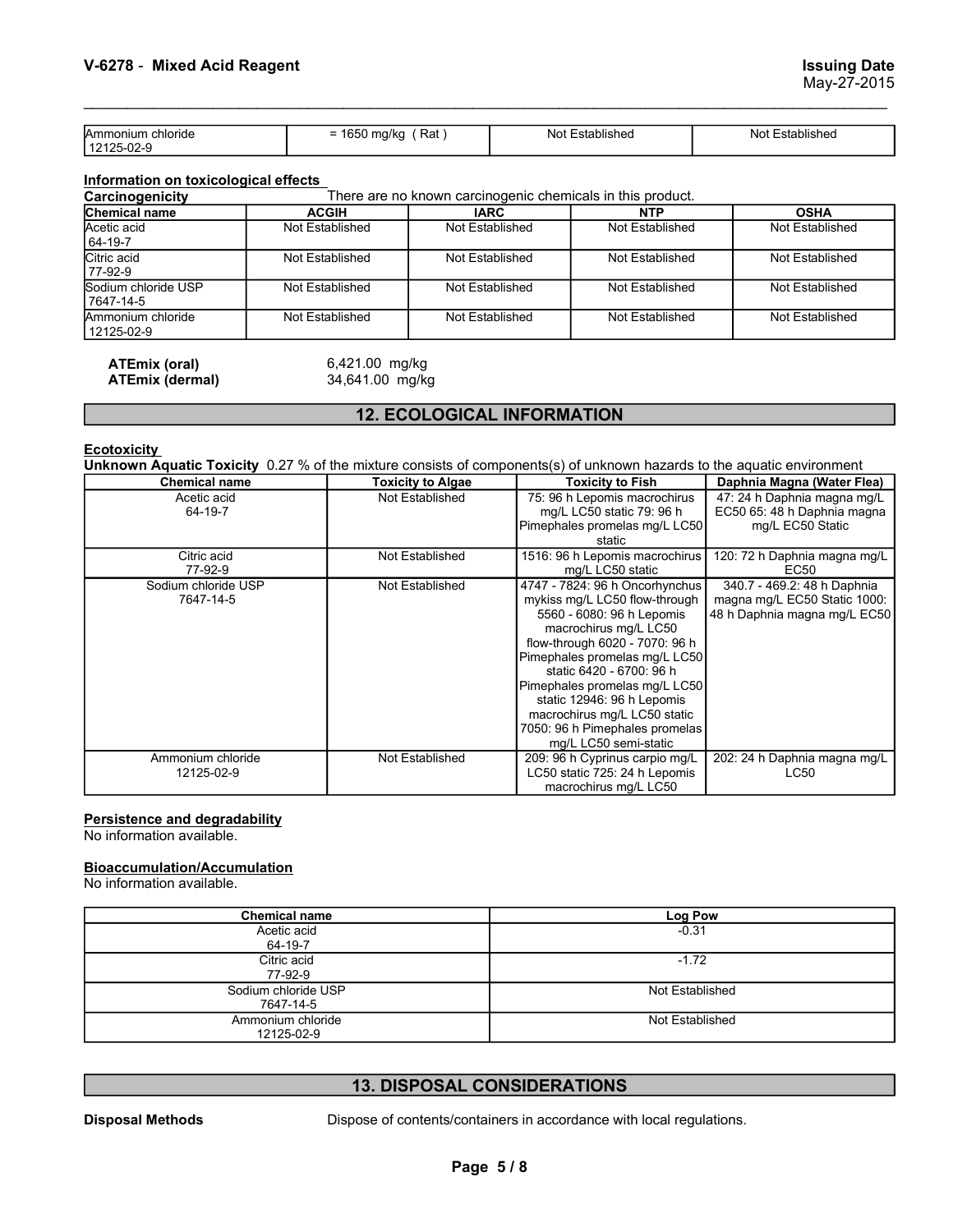V-6278 - Mixed Acid Reagent<br>Issuing Date<br>Contaminated packaging Dispose of waste product or used containers according to local regulations.

| V-6278 - Mixed Acid Reagent    |                                             |                                                                             |                               | <b>Issuing Date</b><br>May-27-2015               |
|--------------------------------|---------------------------------------------|-----------------------------------------------------------------------------|-------------------------------|--------------------------------------------------|
|                                |                                             |                                                                             |                               |                                                  |
|                                |                                             |                                                                             |                               |                                                  |
| <b>Contaminated packaging</b>  |                                             | Dispose of waste product or used containers according to local regulations. |                               |                                                  |
| <b>Chemical name</b>           | <b>RCRA</b>                                 | <b>RCRA - Basis for Listing</b>                                             | <b>RCRA - D Series Wastes</b> | <b>RCRA - U Series Wastes</b>                    |
| Acetic acid                    | Not Established                             |                                                                             | Not Established               | Not Established                                  |
| 64-19-7<br>Citric acid         | Not Established                             | $\overline{\phantom{a}}$                                                    | Not Established               | Not Established                                  |
|                                |                                             |                                                                             |                               |                                                  |
| 77-92-9                        |                                             |                                                                             |                               |                                                  |
| Sodium chloride USP            | Not Established                             | $\overline{\phantom{a}}$                                                    | Not Established               | Not Established                                  |
| 7647-14-5<br>Ammonium chloride | Not Established                             | $\overline{a}$                                                              | Not Established               | Not Established                                  |
| 12125-02-9                     |                                             |                                                                             |                               |                                                  |
| <b>Chemical name</b>           | <b>RCRA - Halogenated</b>                   | <b>RCRA - P Series Wastes</b>                                               | <b>RCRA - F Series Wastes</b> |                                                  |
| Acetic acid<br>64-19-7         | <b>Organic Compounds</b><br>Not Established | Not Established                                                             | Not Established               | <b>RCRA - K Series Wastes</b><br>Not Established |
| Citric acid<br>77-92-9         | Not Established                             | Not Established                                                             | Not Established               | Not Established                                  |

| V-6278 - Mixed Acid Reagent      |                                                       |                                                                             |                                          | <b>Issuing Date</b><br>May-27-2015 |
|----------------------------------|-------------------------------------------------------|-----------------------------------------------------------------------------|------------------------------------------|------------------------------------|
| <b>Contaminated packaging</b>    |                                                       | Dispose of waste product or used containers according to local regulations. |                                          |                                    |
| <b>Chemical name</b>             | <b>RCRA</b>                                           | <b>RCRA - Basis for Listing</b>                                             | <b>RCRA - D Series Wastes</b>            | <b>RCRA - U Series Wastes</b>      |
| Acetic acid<br>64-19-7           | Not Established                                       |                                                                             | Not Established                          | Not Established                    |
| Citric acid<br>77-92-9           | Not Established                                       | $\overline{\phantom{a}}$                                                    | Not Established                          | Not Established                    |
| Sodium chloride USP<br>7647-14-5 | Not Established                                       | $\blacksquare$                                                              | Not Established                          | Not Established                    |
| Ammonium chloride<br>12125-02-9  | Not Established                                       | $\overline{\phantom{a}}$                                                    | Not Established                          | Not Established                    |
| <b>Chemical name</b>             | <b>RCRA - Halogenated</b><br><b>Organic Compounds</b> | <b>RCRA - P Series Wastes</b>                                               | <b>RCRA - F Series Wastes</b>            | <b>RCRA - K Series Wastes</b>      |
| Acetic acid<br>64-19-7           | Not Established                                       | Not Established                                                             | Not Established                          | Not Established                    |
| Citric acid<br>77-92-9           | Not Established                                       | Not Established                                                             | Not Established                          | Not Established                    |
| Sodium chloride USP<br>7647-14-5 | Not Established                                       | Not Established                                                             | Not Established                          | Not Established                    |
| Ammonium chloride<br>12125-02-9  | Not Established                                       | Not Established                                                             | Not Established                          | Not Established                    |
|                                  |                                                       |                                                                             |                                          |                                    |
|                                  | <b>Chemical name</b>                                  |                                                                             | <b>California Hazardous Waste Status</b> |                                    |
|                                  | Acetic acid<br>64-19-7                                |                                                                             | Toxic<br>Corrosive<br>Ignitable          |                                    |
|                                  | Citric acid<br>77-92-9                                |                                                                             | $\blacksquare$                           |                                    |
|                                  | Sodium chloride USP                                   |                                                                             | $\overline{\phantom{a}}$                 |                                    |

| <b>Chemical name</b> | <b>California Hazardous Waste Status</b> |
|----------------------|------------------------------------------|
| Acetic acid          | Toxic                                    |
| 64-19-7              | Corrosive                                |
|                      | Ignitable                                |
| Citric acid          | -                                        |
| 77-92-9              |                                          |
| Sodium chloride USP  |                                          |
| 7647-14-5            |                                          |
| Ammonium chloride    | -                                        |
| 12125-02-9           |                                          |

# 14. TRANSPORT INFORMATION

|                                     | Citric acid<br>77-92-9             |                                   |
|-------------------------------------|------------------------------------|-----------------------------------|
|                                     | Sodium chloride USP<br>7647-14-5   |                                   |
|                                     | Ammonium chloride<br>12125-02-9    | $\overline{\phantom{a}}$          |
|                                     |                                    | <b>14. TRANSPORT INFORMATION</b>  |
| <b>DOT</b>                          | Not regulated                      |                                   |
| <b>ICAO</b>                         | Not regulated                      |                                   |
| <b>IATA</b>                         | Not regulated                      |                                   |
| <b>IMDG/IMO</b>                     | Not regulated                      |                                   |
| RID                                 | Not regulated                      |                                   |
|                                     |                                    |                                   |
|                                     |                                    | <b>15. REGULATORY INFORMATION</b> |
| <b>International Inventories</b>    |                                    |                                   |
| <b>TSCA</b>                         | Complies                           |                                   |
| <b>DSL/NDSL</b>                     | Does not comply<br>Does not comply |                                   |
| <b>EINECS/ELINCS</b><br><b>ENCS</b> | Does not comply                    |                                   |
| <b>IECSC</b>                        | Complies                           |                                   |
| <b>KECL</b>                         | Does not comply                    |                                   |
| <b>PICCS</b>                        | Complies                           |                                   |
| <b>AICS</b>                         | Complies                           |                                   |
|                                     |                                    | Page 6/8                          |

# 15. REGULATORY INFORMATION TORY INFORMATION<br>Page 6/8<br>Page 6/8

| <b>International Inventories</b> |                 |
|----------------------------------|-----------------|
| <b>TSCA</b>                      | Complies        |
| <b>DSL/NDSL</b>                  | Does not comply |
| <b>EINECS/ELINCS</b>             | Does not comply |
| <b>ENCS</b>                      | Does not comply |
| <b>IECSC</b>                     | Complies        |
| <b>KECL</b>                      | Does not comply |
| <b>PICCS</b>                     | Complies        |
| <b>AICS</b>                      | Complies        |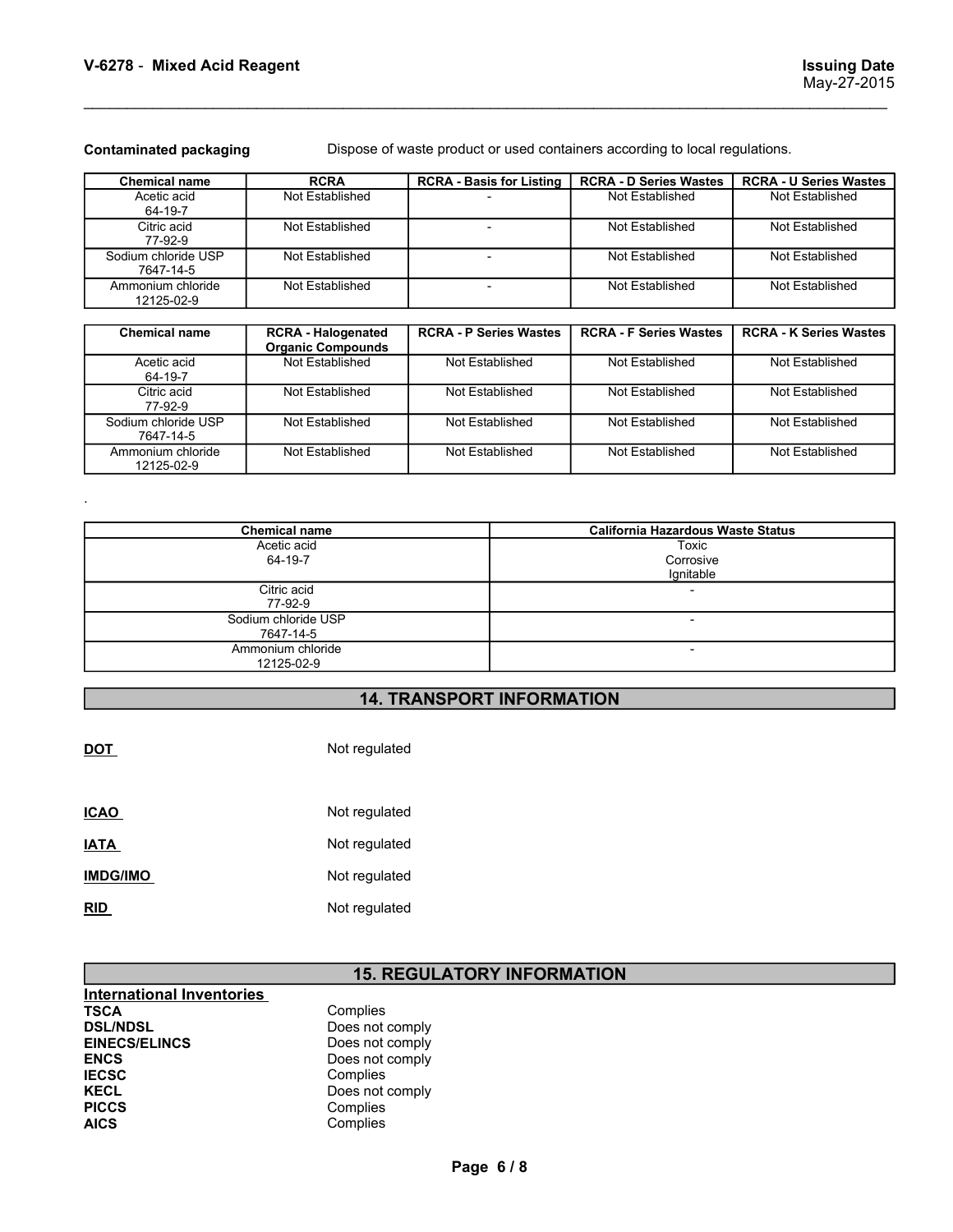# Legend:

V-6278 - Mixed Acid Reagent<br>| Issuing Date<br>|-<br>| Issuing Catalogue Acid Reagent | Act Socion 8(b) | Digital Catalogue Issuing Date TSCA - United States Toxic Substances Control Act Section 8(b) Inventory DSL/NDSL - Canadian Domestic Substances List/Non-Domestic Substances List EINECS/ELINCS - European Inventory of Existing Chemical Substances/European List of Notified Chemical Substances ENCS - Japan Existing and New Chemical Substances IECSC - China Inventory of Existing Chemical Substances KECL - Korean Existing and Evaluated Chemical Substances PICCS - Philippines Inventory of Chemicals and Chemical Substances V-6278 - Mixed Acid Reagent<br>
<u>Legend:</u><br>
TSCA - United States Toxic Substances Control Act Section 8(b) Inventory<br>
TSCA - United States Toxic Substances Control Act Section 8(b) Inventory<br>
ENCS - Japan Existing and INvertor V-6278 - Mixed Acid Reagent<br>
May-27-2015<br>
May-27-2015<br>
Section 313 of the Substances Control Art Section 8(b) Inventory<br>
ENCES - Limited Substances Control And Section 8 Substances List<br>
ENCES - Exerce Fund III of the Supe **Chemical States Toric Substances Control Ad Sedion 8(8) Inventory<br>
Legendia<br>
DSLAMBA-27-2015<br>
DSLAMBA-28 - Chemical Substances List<br>
DSLAMBA-Chemical Substances List<br>
EINCS-LIGNE-Comentent Substances List<br>
EINCS-LIGNE-Cor** 

| V-6278 - Mixed Acid Reagent                                                                                                                                                                                                                                                                                                                                                                                                                                                                   |                                       |                               |                                                                                                                        | <b>Issuing Date</b><br>May-27-2015                                                                                                                                                                                                                                 |
|-----------------------------------------------------------------------------------------------------------------------------------------------------------------------------------------------------------------------------------------------------------------------------------------------------------------------------------------------------------------------------------------------------------------------------------------------------------------------------------------------|---------------------------------------|-------------------------------|------------------------------------------------------------------------------------------------------------------------|--------------------------------------------------------------------------------------------------------------------------------------------------------------------------------------------------------------------------------------------------------------------|
| Legend:<br>TSCA - United States Toxic Substances Control Act Section 8(b) Inventory<br><b>DSL/NDSL</b> - Canadian Domestic Substances List/Non-Domestic Substances List<br><b>ENCS</b> - Japan Existing and New Chemical Substances<br><b>IECSC</b> - China Inventory of Existing Chemical Substances<br>KECL - Korean Existing and Evaluated Chemical Substances<br>PICCS - Philippines Inventory of Chemicals and Chemical Substances<br>AICS - Australian Inventory of Chemical Substances |                                       |                               | EINECS/ELINCS - European Inventory of Existing Chemical Substances/European List of Notified Chemical Substances       |                                                                                                                                                                                                                                                                    |
| <b>US Federal Regulations</b>                                                                                                                                                                                                                                                                                                                                                                                                                                                                 |                                       |                               |                                                                                                                        |                                                                                                                                                                                                                                                                    |
| <b>SARA 313</b>                                                                                                                                                                                                                                                                                                                                                                                                                                                                               |                                       |                               |                                                                                                                        | Section 313 of Title III of the Superfund Amendments and Reauthorization Act of 1986 (SARA). This product contains a chemical<br>or chemicals which are subject to the reporting requirements of the Act and Title 40 of the Code of Federal Regulations, Part 372 |
|                                                                                                                                                                                                                                                                                                                                                                                                                                                                                               | <b>Chemical name</b>                  |                               | <b>SARA 313 - Threshold Values %</b>                                                                                   |                                                                                                                                                                                                                                                                    |
|                                                                                                                                                                                                                                                                                                                                                                                                                                                                                               | Acetic acid                           |                               | Not Established                                                                                                        |                                                                                                                                                                                                                                                                    |
|                                                                                                                                                                                                                                                                                                                                                                                                                                                                                               | 64-19-7<br>Citric acid                |                               | Not Established                                                                                                        |                                                                                                                                                                                                                                                                    |
|                                                                                                                                                                                                                                                                                                                                                                                                                                                                                               | 77-92-9                               |                               |                                                                                                                        |                                                                                                                                                                                                                                                                    |
|                                                                                                                                                                                                                                                                                                                                                                                                                                                                                               | Sodium chloride USP<br>7647-14-5      |                               | Not Established                                                                                                        |                                                                                                                                                                                                                                                                    |
|                                                                                                                                                                                                                                                                                                                                                                                                                                                                                               | Ammonium chloride                     |                               | 1.0                                                                                                                    |                                                                                                                                                                                                                                                                    |
| SARA 311/312 Hazard Categories                                                                                                                                                                                                                                                                                                                                                                                                                                                                | 12125-02-9                            |                               |                                                                                                                        |                                                                                                                                                                                                                                                                    |
| <b>Acute health hazard</b><br><b>Chronic Health Hazard</b><br><b>Fire hazard</b><br>Sudden release of pressure hazard<br><b>Reactive Hazard</b>                                                                                                                                                                                                                                                                                                                                               |                                       | Yes<br>No<br>No<br>No<br>No   |                                                                                                                        |                                                                                                                                                                                                                                                                    |
| <b>CWA (Clean Water Act)</b><br>and 40 CFR 122.42)                                                                                                                                                                                                                                                                                                                                                                                                                                            |                                       |                               |                                                                                                                        | This product contains the following substances which are regulated pollutants pursuant to the Clean Water Act (40 CFR 122.21                                                                                                                                       |
| <b>Chemical name</b>                                                                                                                                                                                                                                                                                                                                                                                                                                                                          | <b>CWA - Reportable</b><br>Quantities | <b>CWA - Toxic Pollutants</b> | <b>CWA - Priority Pollutants</b>                                                                                       | <b>CWA - Hazardous</b><br><b>Substances</b>                                                                                                                                                                                                                        |
| Acetic acid<br>64-19-7                                                                                                                                                                                                                                                                                                                                                                                                                                                                        | 5000 lb                               | Not Established               | Not Established                                                                                                        | X                                                                                                                                                                                                                                                                  |
| Citric acid<br>77-92-9                                                                                                                                                                                                                                                                                                                                                                                                                                                                        | Not Established                       | Not Established               | Not Established                                                                                                        | Not Established                                                                                                                                                                                                                                                    |
| Sodium chloride USP                                                                                                                                                                                                                                                                                                                                                                                                                                                                           | Not Established                       | Not Established               | Not Established                                                                                                        | Not Established                                                                                                                                                                                                                                                    |
| 7647-14-5<br>Ammonium chloride<br>12125-02-9                                                                                                                                                                                                                                                                                                                                                                                                                                                  | 5000 lb                               | Not Established               | Not Established                                                                                                        | $\overline{\mathsf{x}}$                                                                                                                                                                                                                                            |
| <b>CERCLA</b>                                                                                                                                                                                                                                                                                                                                                                                                                                                                                 |                                       |                               |                                                                                                                        |                                                                                                                                                                                                                                                                    |
| Environmental Response Compensation and Liability Act (CERCLA) (40 CFR 302)                                                                                                                                                                                                                                                                                                                                                                                                                   |                                       |                               | This material, as supplied, contains one or more substances regulated as a hazardous substance under the Comprehensive |                                                                                                                                                                                                                                                                    |
| <b>Chemical name</b>                                                                                                                                                                                                                                                                                                                                                                                                                                                                          | <b>Hazardous Substances RQs</b>       |                               | <b>CERCLA/SARA RQ</b>                                                                                                  | RQ                                                                                                                                                                                                                                                                 |

|                                                                                                                              | Sodium chloride USP                        |                               |           | Not Established                          |                                             |  |
|------------------------------------------------------------------------------------------------------------------------------|--------------------------------------------|-------------------------------|-----------|------------------------------------------|---------------------------------------------|--|
|                                                                                                                              | 7647-14-5<br>Ammonium chloride             |                               |           | 1.0                                      |                                             |  |
|                                                                                                                              | 12125-02-9                                 |                               |           |                                          |                                             |  |
| <b>SARA 311/312 Hazard Categories</b>                                                                                        |                                            |                               |           |                                          |                                             |  |
| Acute health hazard                                                                                                          |                                            |                               | Yes       |                                          |                                             |  |
| <b>Chronic Health Hazard</b>                                                                                                 |                                            |                               | <b>No</b> |                                          |                                             |  |
| <b>Fire hazard</b>                                                                                                           |                                            |                               | No        |                                          |                                             |  |
| Sudden release of pressure hazard                                                                                            |                                            |                               | No        |                                          |                                             |  |
| <b>Reactive Hazard</b>                                                                                                       |                                            |                               | No        |                                          |                                             |  |
| <b>CWA (Clean Water Act)</b>                                                                                                 |                                            |                               |           |                                          |                                             |  |
| This product contains the following substances which are regulated pollutants pursuant to the Clean Water Act (40 CFR 122.21 |                                            |                               |           |                                          |                                             |  |
| and 40 CFR 122.42)                                                                                                           |                                            |                               |           |                                          |                                             |  |
|                                                                                                                              |                                            |                               |           |                                          |                                             |  |
| <b>Chemical name</b>                                                                                                         | <b>CWA - Reportable</b><br>Quantities      | <b>CWA - Toxic Pollutants</b> |           | <b>CWA - Priority Pollutants</b>         | <b>CWA - Hazardous</b><br><b>Substances</b> |  |
| Acetic acid<br>64-19-7                                                                                                       | 5000 lb                                    | Not Established               |           | Not Established                          | X                                           |  |
| Citric acid<br>77-92-9                                                                                                       | Not Established                            | Not Established               |           | Not Established                          | Not Established                             |  |
| Sodium chloride USP<br>7647-14-5                                                                                             | Not Established                            | Not Established               |           | Not Established                          | Not Established                             |  |
| Ammonium chloride<br>12125-02-9                                                                                              | 5000 lb                                    | Not Established               |           | Not Established                          | X                                           |  |
| <b>CERCLA</b>                                                                                                                |                                            |                               |           |                                          |                                             |  |
| This material, as supplied, contains one or more substances regulated as a hazardous substance under the Comprehensive       |                                            |                               |           |                                          |                                             |  |
| Environmental Response Compensation and Liability Act (CERCLA) (40 CFR 302)                                                  |                                            |                               |           |                                          |                                             |  |
|                                                                                                                              |                                            |                               |           |                                          |                                             |  |
| <b>Chemical name</b><br>Acetic acid                                                                                          | <b>Hazardous Substances RQs</b><br>5000 lb |                               |           | <b>CERCLA/SARA RQ</b><br>Not Established | <b>RQ</b><br>RQ 5000 lb final RQ            |  |
| 64-19-7                                                                                                                      |                                            |                               |           |                                          | RQ 2270 kg final RQ                         |  |
| Citric acid                                                                                                                  | $\overline{a}$                             |                               |           | Not Established                          |                                             |  |
| 77-92-9                                                                                                                      |                                            |                               |           |                                          |                                             |  |
| Sodium chloride USP<br>7647-14-5                                                                                             |                                            |                               |           | Not Established                          |                                             |  |
| Ammonium chloride<br>12125-02-9                                                                                              | 5000 lb                                    |                               |           | Not Established                          | RQ 5000 lb final RQ<br>RQ 2270 kg final RQ  |  |
| <b>US State Regulations</b>                                                                                                  |                                            |                               |           |                                          |                                             |  |
|                                                                                                                              |                                            |                               |           |                                          |                                             |  |
| <b>California Proposition 65</b>                                                                                             |                                            |                               |           |                                          |                                             |  |
|                                                                                                                              |                                            |                               |           |                                          |                                             |  |
| This product does not contain any Proposition 65 chemicals                                                                   |                                            |                               |           |                                          |                                             |  |
|                                                                                                                              |                                            |                               |           |                                          |                                             |  |
|                                                                                                                              |                                            |                               |           |                                          |                                             |  |
|                                                                                                                              |                                            | Page 7/8                      |           |                                          |                                             |  |
|                                                                                                                              |                                            |                               |           |                                          |                                             |  |

# **CERCLA**

| Citric acid<br>Not Established<br>Not Established<br>Not Established<br>Not Established<br>77-92-9<br>Sodium chloride USP<br>Not Established<br>Not Established<br>Not Established<br>Not Established<br>7647-14-5<br>Ammonium chloride<br>5000 lb<br>Not Established<br>Not Established<br>$\overline{X}$<br>12125-02-9<br><b>Chemical name</b><br><b>Hazardous Substances RQs</b><br><b>CERCLA/SARA RQ</b><br><b>RQ</b><br>RQ 5000 lb final RQ<br>5000 lb<br>Acetic acid<br>Not Established<br>64-19-7<br>RQ 2270 kg final RQ<br>Not Established<br>Citric acid<br>$\overline{a}$<br>77-92-9<br>Sodium chloride USP<br>Not Established<br>7647-14-5<br>RQ 5000 lb final RQ<br>Ammonium chloride<br>5000 lb<br>Not Established<br>12125-02-9<br>RQ 2270 kg final RQ<br>Page 7/8 |                                                                                                                                                                                                                                                                                                                     |                                  |  |
|----------------------------------------------------------------------------------------------------------------------------------------------------------------------------------------------------------------------------------------------------------------------------------------------------------------------------------------------------------------------------------------------------------------------------------------------------------------------------------------------------------------------------------------------------------------------------------------------------------------------------------------------------------------------------------------------------------------------------------------------------------------------------------|---------------------------------------------------------------------------------------------------------------------------------------------------------------------------------------------------------------------------------------------------------------------------------------------------------------------|----------------------------------|--|
|                                                                                                                                                                                                                                                                                                                                                                                                                                                                                                                                                                                                                                                                                                                                                                                  |                                                                                                                                                                                                                                                                                                                     |                                  |  |
|                                                                                                                                                                                                                                                                                                                                                                                                                                                                                                                                                                                                                                                                                                                                                                                  | <b>CERCLA</b><br>This material, as supplied, contains one or more substances regulated as a hazardous substance under the Comprehensive<br>Environmental Response Compensation and Liability Act (CERCLA) (40 CFR 302)<br><b>US State Regulations</b><br>This product does not contain any Proposition 65 chemicals |                                  |  |
|                                                                                                                                                                                                                                                                                                                                                                                                                                                                                                                                                                                                                                                                                                                                                                                  |                                                                                                                                                                                                                                                                                                                     |                                  |  |
|                                                                                                                                                                                                                                                                                                                                                                                                                                                                                                                                                                                                                                                                                                                                                                                  |                                                                                                                                                                                                                                                                                                                     |                                  |  |
|                                                                                                                                                                                                                                                                                                                                                                                                                                                                                                                                                                                                                                                                                                                                                                                  |                                                                                                                                                                                                                                                                                                                     | <b>California Proposition 65</b> |  |
|                                                                                                                                                                                                                                                                                                                                                                                                                                                                                                                                                                                                                                                                                                                                                                                  |                                                                                                                                                                                                                                                                                                                     |                                  |  |
|                                                                                                                                                                                                                                                                                                                                                                                                                                                                                                                                                                                                                                                                                                                                                                                  |                                                                                                                                                                                                                                                                                                                     |                                  |  |
|                                                                                                                                                                                                                                                                                                                                                                                                                                                                                                                                                                                                                                                                                                                                                                                  |                                                                                                                                                                                                                                                                                                                     |                                  |  |
|                                                                                                                                                                                                                                                                                                                                                                                                                                                                                                                                                                                                                                                                                                                                                                                  |                                                                                                                                                                                                                                                                                                                     |                                  |  |
|                                                                                                                                                                                                                                                                                                                                                                                                                                                                                                                                                                                                                                                                                                                                                                                  |                                                                                                                                                                                                                                                                                                                     |                                  |  |
|                                                                                                                                                                                                                                                                                                                                                                                                                                                                                                                                                                                                                                                                                                                                                                                  |                                                                                                                                                                                                                                                                                                                     |                                  |  |
|                                                                                                                                                                                                                                                                                                                                                                                                                                                                                                                                                                                                                                                                                                                                                                                  |                                                                                                                                                                                                                                                                                                                     |                                  |  |
|                                                                                                                                                                                                                                                                                                                                                                                                                                                                                                                                                                                                                                                                                                                                                                                  |                                                                                                                                                                                                                                                                                                                     |                                  |  |